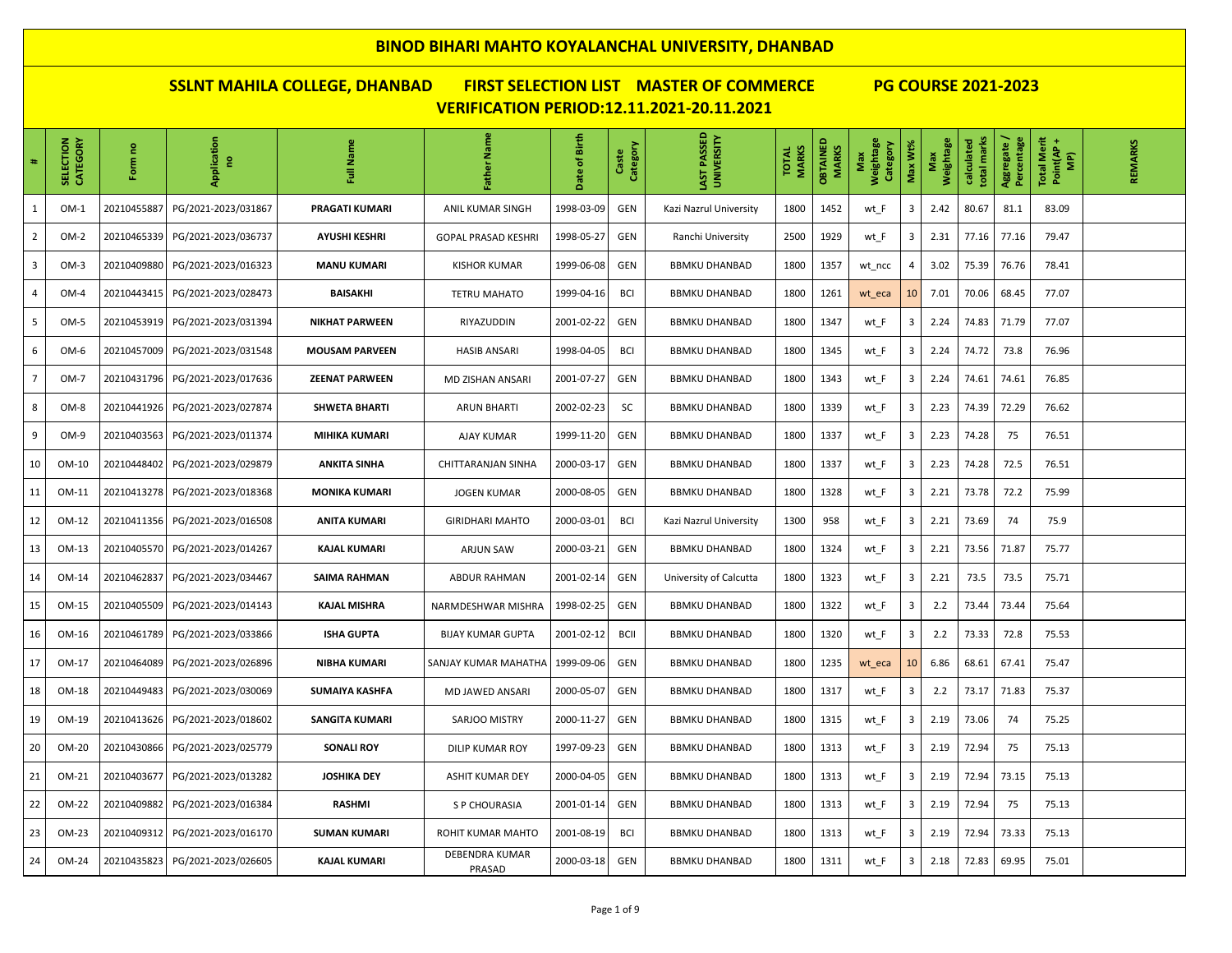| $\ddot{\phantom{0}}$ | SELECTION<br>CATEGORY | ဥ<br>ξ<br>훈 | Application<br>g    | Full Name               | Father Name             | Birth<br>late of | Category<br>Caste | AST PASSED<br><b>UNIVERSITY</b> | <b>MARKS</b><br><b>TOTAL</b> | <b>OBTAINED</b><br>MARKS | Weightage<br>Category<br>Max | Max Wt% | Weightage<br>Max | total marks<br>calculated | Aggregate /<br>Percentage | <b>Total Merit</b><br>Point(AP+<br>(AM | REMARKS |
|----------------------|-----------------------|-------------|---------------------|-------------------------|-------------------------|------------------|-------------------|---------------------------------|------------------------------|--------------------------|------------------------------|---------|------------------|---------------------------|---------------------------|----------------------------------------|---------|
| 25                   | OM-25                 | 20210465125 | PG/2021-2023/036260 | <b>SHRUTI KUMARI</b>    | RAMAN KUMAR KESHRI      | 2001-01-22       | GEN               | <b>BBMKU DHANBAD</b>            | 1800                         | 1308                     | wt_F                         | 3       | 2.18             | 72.67                     | 73                        | 74.85                                  |         |
| 26                   | OM-26                 | 20210423897 | PG/2021-2023/022780 | <b>MINU KUMARI</b>      | <b>KEDAR NONIA</b>      | 1997-10-27       | GEN               | <b>BBMKU DHANBAD</b>            | 1800                         | 1303                     | wt_F                         | 3       | 2.17             | 72.39                     | 69.41                     | 74.56                                  |         |
| 27                   | OM-27                 | 20210409442 | PG/2021-2023/015724 | RIYA GHOSH HAZRA        | AKSHAY GHOSH HAZRA      | 1998-11-17       | GEN               | <b>BBMKU DHANBAD</b>            | 1800                         | 1302                     | wt_F                         | 3       | 2.17             | 72.33                     | 70.2                      | 74.5                                   |         |
| 28                   | OM-28                 | 20210463682 | PG/2021-2023/035217 | <b>JYOTI KUMARI</b>     | RAJ KUMAR BELDAR        | 2001-01-15       | GEN               | <b>BBMKU DHANBAD</b>            | 1800                         | 1302                     | wt_F                         | 3       | 2.17             | 72.33                     | 70.2                      | 74.5                                   |         |
| 29                   | OM-29                 | 20210462255 | PG/2021-2023/033980 | <b>SANOVAR PERWEEN</b>  | MD SHAHID ALI           | 2000-11-02       | GEN               | Magadh University, GAYA         | 800                          | 577                      | wt_F                         | 3       | 2.16             | 72.13                     | 70.86                     | 74.29                                  |         |
| 30                   | OM-30                 | 20210457726 | PG/2021-2023/032252 | <b>MANOSI SAMADDAR</b>  | RAJ KUMAR SAMADDAR      | 2000-12-18       | GEN               | <b>BBMKU DHANBAD</b>            | 1800                         | 1298                     | wt_F                         | 3       | 2.16             | 72.11                     | 72.25                     | 74.27                                  |         |
| 31                   | $UR-1$                | 20210411021 | PG/2021-2023/016909 | <b>KRITI SINGH</b>      | SUBODH KUMAR SINGH      | 2000-02-29       | GEN               | <b>BBMKU DHANBAD</b>            | 1800                         | 1297                     | wt_F                         | 3       | 2.16             | 72.06                     | 72.05                     | 74.22                                  |         |
| 32                   | <b>UR-2</b>           | 20210463603 | PG/2021-2023/035145 | <b>MANSHI SWAMI</b>     | KARAN SWAMI             | 2002-01-18       | GEN               | <b>BBMKU DHANBAD</b>            | 1800                         | 1297                     | wt_F                         | 3       | 2.16             | 72.06                     | 71.08                     | 74.22                                  |         |
| 33                   | $UR-3$                | 20210435578 | PG/2021-2023/026523 | RAJ                     | SALIGRAM SINGH          | 2001-05-22       | GEN               | <b>BBMKU DHANBAD</b>            | 1800                         | 1296                     | wt_F                         | 3       | 2.16             | 72                        | 70.33                     | 74.16                                  |         |
| 34                   | $UR-4$                | 20210412966 | PG/2021-2023/014408 | <b>SUMITA KUMARI</b>    | <b>BHUTU LAL HANSDA</b> | 1999-11-27       | ST                | <b>BBMKU DHANBAD</b>            | 1800                         | 1293                     | wt_F                         | 3       | 2.15             | 71.83                     | 69.83                     | 73.98                                  |         |
| 35                   | <b>UR-5</b>           | 20210462038 | PG/2021-2023/032399 | <b>KHUSHBU KUMARI</b>   | ARUN SHARMA             | 2000-03-25       | GEN               | <b>BBMKU DHANBAD</b>            | 1800                         | 1290                     | wt_F                         | 3       | 2.15             | 71.67                     | 70.92                     | 73.82                                  |         |
| 36                   | <b>UR-6</b>           | 20210445830 | PG/2021-2023/029219 | <b>KAJAL KUMARI</b>     | DAMODAR SAW             | 2000-04-05       | <b>BCI</b>        | <b>BBMKU DHANBAD</b>            | 1800                         | 1290                     | wt_F                         | 3       | 2.15             | 71.67                     | 70.37                     | 73.82                                  |         |
| 37                   | <b>UR-7</b>           | 20210418780 | PG/2021-2023/020785 | <b>ALISHA SATYARTHI</b> | SHAMBHU PRASAD          | 2000-08-07       | <b>BCI</b>        | <b>BBMKU DHANBAD</b>            | 1800                         | 1289                     | wt_F                         | 3       | 2.15             | 71.61                     | 72.2                      | 73.76                                  |         |
| 38                   | <b>UR-8</b>           | 20210446070 | PG/2021-2023/025144 | <b>HARSHA MISHRA</b>    | RAMESH KR MISHRA        | 2001-08-13       | GEN               | <b>BBMKU DHANBAD</b>            | 1800                         | 1289                     | wt_F                         | 3       | 2.15             | 71.61                     | 75                        | 73.76                                  |         |
| 39                   | <b>UR-9</b>           | 20210413611 | PG/2021-2023/018580 | KHUSHBU KUMAR NISHAD    | DINA NISHAD             | 2002-02-01       | GEN               | <b>BBMKU DHANBAD</b>            | 1800                         | 1289                     | wt_F                         | 3       | 2.15             | 71.61                     | 70.54                     | 73.76                                  |         |
| 40                   | <b>UR-10</b>          | 20210465049 | PG/2021-2023/035465 | WAMIKA KUMARI           | AJAY KUMAR              | 2001-11-18       | <b>BCII</b>       | <b>BBMKU DHANBAD</b>            | 1800                         | 1288                     | wt_F                         | 3       | 2.15             | 71.56                     | 69.37                     | 73.71                                  |         |
| 41                   | <b>UR-11</b>          | 20210429314 | PG/2021-2023/020254 | <b>NEYAM NIGAR</b>      | <b>MANSOOR ALAM</b>     | 2000-06-02       | GEN               | <b>BBMKU DHANBAD</b>            | 1800                         | 1285                     | wt_F                         | 3       | 2.14             | 71.39                     | 69.17                     | 73.53                                  |         |
| 42                   | <b>UR-12</b>          | 20210465172 | PG/2021-2023/036399 | PRATIKSHA KUMARI        | MANOJ KUMAR LOHANI      | 2001-01-07       | GEN               | <b>BBMKU DHANBAD</b>            | 1800                         | 1283                     | wt_F                         | 3       | 2.14             | 71.28                     | 71.37                     | 73.42                                  |         |
| 43                   | <b>UR-13</b>          | 20210412495 | PG/2021-2023/017959 | <b>NEHA KUMARI</b>      | <b>ARUN SAW</b>         | 2001-03-15       | GEN               | <b>BBMKU DHANBAD</b>            | 1800                         | 1283                     | wt_F                         | 3       | 2.14             | 71.28                     | 71.28                     | 73.42                                  |         |
| 44                   | <b>UR-14</b>          | 20210430022 | PG/2021-2023/013388 | <b>SUMAN KUMARI</b>     | MANOJ KUMAR SAW         | 2000-02-14       | <b>GEN</b>        | <b>BBMKU DHANBAD</b>            | 1800                         | 1281                     | wt_F                         | 3       | 2.14             | 71.17                     | 68.66                     | 73.31                                  |         |
| 45                   | <b>UR-15</b>          | 20210461029 | PG/2021-2023/030130 | <b>MEGHA RAI</b>        | SANJAY KUMAR RAI        | 2000-12-27       | GEN               | <b>BBMKU DHANBAD</b>            | 1800                         | 1280                     | wt_F                         | 3       | 2.13             | 71.11                     | 70.91                     | 73.24                                  |         |
| 46                   | <b>UR-16</b>          | 20210432093 | PG/2021-2023/025984 | SADIA AKRAM             | MD AKRAM ANSARI         | 2001-07-15       | GEN               | <b>BBMKU DHANBAD</b>            | 1800                         | 1280                     | wt_F                         | 3       | 2.13             | 71.11                     | 71                        | 73.24                                  |         |
| 47                   | <b>UR-17</b>          | 20210440713 | PG/2021-2023/024483 | <b>RITUPARNA DUTTA</b>  | SUBHASH KUMAR DUTTA     | 2000-08-06       | <b>BCII</b>       | <b>BBMKU DHANBAD</b>            | 1800                         | 1279                     | wt_F                         | 3       | 2.13             | 71.06                     | 70.25                     | 73.19                                  |         |
| 48                   | <b>UR-18</b>          | 20210444936 | PG/2021-2023/028840 | <b>MUSKAN RAI</b>       | AJAY KUMAR RAI          | 2000-11-10       | GEN               | <b>BBMKU DHANBAD</b>            | 1800                         | 1279                     | wt F                         | 3       | 2.13             | 71.06                     | 70.39                     | 73.19                                  |         |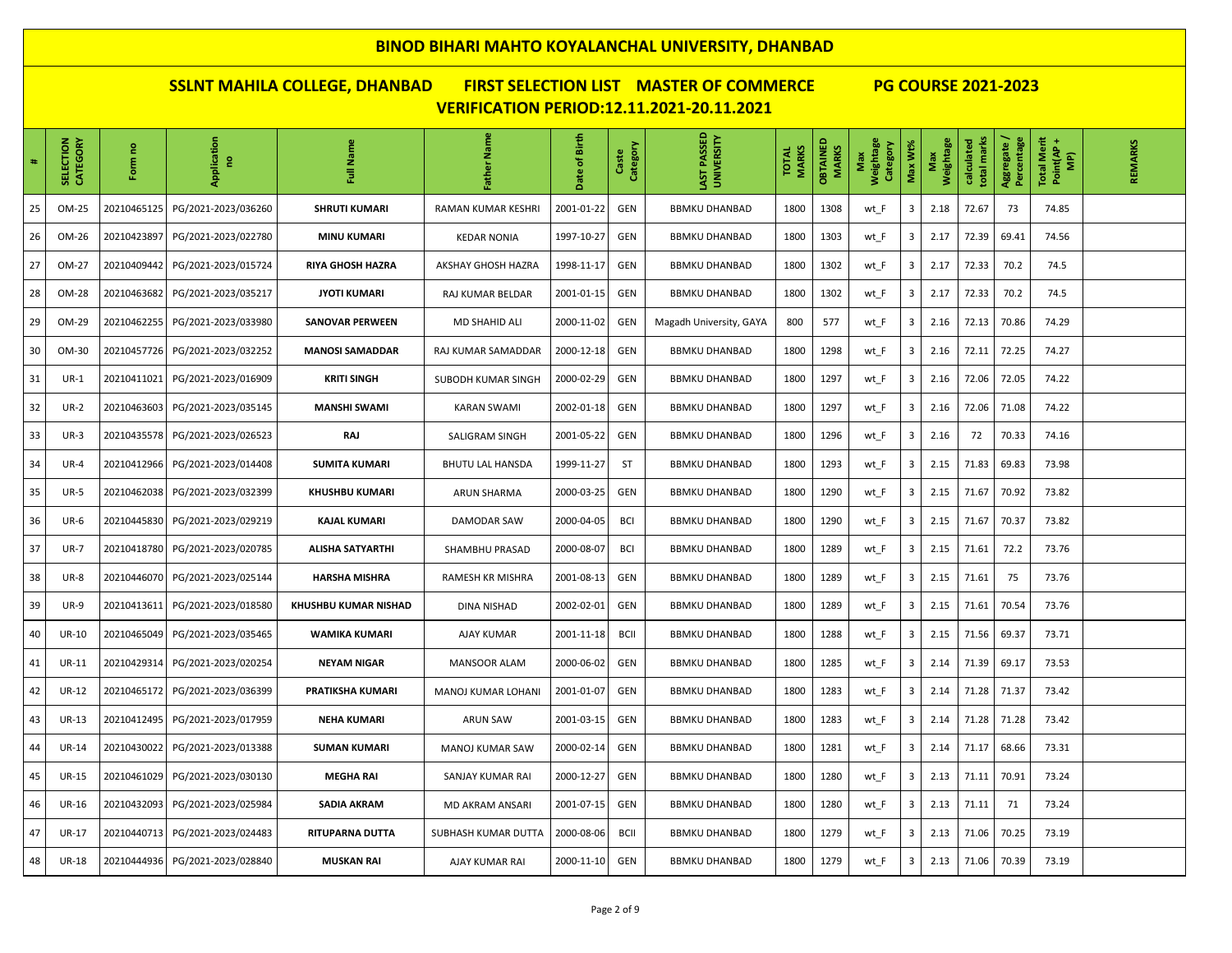| $\#$ | CATEGORY<br><b>SELECTION</b> | ဥ<br>Form   | Application<br>g    | Full Name               | Father Name                            | Birth<br>đ<br>Date | Category<br>ste<br>ී | LAST PASSED<br>UNIVERSITY | <b>MARKS</b><br><b>TOTAL</b> | <b>OBTAINED</b><br>MARKS | Weightage<br>Category<br>Max | Max Wt% | Weightage<br>Max | total marks<br>calculated | Percentage<br>Aggregate | Total Merit<br>Point(AP +<br>(AM | REMARKS |
|------|------------------------------|-------------|---------------------|-------------------------|----------------------------------------|--------------------|----------------------|---------------------------|------------------------------|--------------------------|------------------------------|---------|------------------|---------------------------|-------------------------|----------------------------------|---------|
| 49   | <b>UR-19</b>                 | 20210410769 | PG/2021-2023/016927 | <b>NAVNISHA KUMARI</b>  | <b>RANJAN KUMAR</b>                    | 2000-12-26         | <b>GEN</b>           | <b>BBMKU DHANBAD</b>      | 1800                         | 1279                     | wt_F                         | 3       | 2.13             | 71.06                     | 69.08                   | 73.19                            |         |
| 50   | <b>UR-20</b>                 | 20210413565 | PG/2021-2023/018536 | <b>MINU KUMARI</b>      | RAJ KUMAR SINGH                        | 2000-03-05         | <b>GEN</b>           | <b>BBMKU DHANBAD</b>      | 1800                         | 1276                     | wt_F                         | 3       | 2.13             | 70.89                     | 70.2                    | 73.02                            |         |
| 51   | <b>UR-21</b>                 | 20210464338 | PG/2021-2023/035898 | <b>VAIBHAVI RANI</b>    | KRISHNA KUMAR PRASAD                   | 2001-11-04         | <b>BCI</b>           | <b>BBMKU DHANBAD</b>      | 1800                         | 1276                     | wt_F                         | 3       | 2.13             | 70.89                     | 69.45                   | 73.02                            |         |
| 52   | <b>UR-22</b>                 | 20210410049 | PG/2021-2023/016578 | <b>KABITA KUMARI</b>    | RAJENDRA PRASAD YADAV                  | 1998-08-10         | <b>GEN</b>           | <b>BBMKU DHANBAD</b>      | 1800                         | 1275                     | wt_F                         | 3       | 2.12             | 70.83                     | 70.95                   | 72.95                            |         |
| 53   | <b>UR-23</b>                 | 20210423428 | PG/2021-2023/022610 | <b>SHAILSHREE DUBEY</b> | <b>VINOY KUMAR DUBEY</b>               | 2000-10-09         | <b>GEN</b>           | <b>BBMKU DHANBAD</b>      | 1800                         | 1275                     | wt_F                         | 3       | 2.12             | 70.83                     | 70                      | 72.95                            |         |
| 54   | <b>UR-24</b>                 | 20210465097 | PG/2021-2023/001186 | <b>SHWETA KUMARI</b>    | OM PRAKASH SINGH                       | 1999-11-10         | <b>GEN</b>           | <b>BBMKU DHANBAD</b>      | 1800                         | 1273                     | wt_F                         | 3       | 2.12             | 70.72                     | 69.2                    | 72.84                            |         |
| 55   | <b>UR-25</b>                 | 20210442236 | PG/2021-2023/025696 | RAJRANI                 | <b>MANOJ KUMAR MODI</b>                | 2000-01-31         | <b>BCII</b>          | <b>BBMKU DHANBAD</b>      | 1800                         | 1273                     | wt_F                         | 3       | 2.12             | 70.72                     | 68.7                    | 72.84                            |         |
| 56   | <b>UR-26</b>                 | 20210413734 | PG/2021-2023/018678 | <b>JYOTI KUMARI</b>     | <b>KRISHNA BHUINYA</b>                 | 2000-05-10         | <b>GEN</b>           | <b>BBMKU DHANBAD</b>      | 1800                         | 1273                     | wt_F                         | 3       | 2.12             | 70.72                     | 69.95                   | 72.84                            |         |
| 57   | <b>UR-27</b>                 | 20210413507 | PG/2021-2023/018518 | <b>TANIYA KUMARI</b>    | <b>GANESH CHANDRA</b><br><b>MAHATO</b> | 2000-10-18         | <b>BCI</b>           | BBMKU DHANBAD             | 1800                         | 1272                     | wt_F                         | 3       | 2.12             | 70.67                     | 70.37                   | 72.79                            |         |
| 58   | <b>UR-28</b>                 | 20210443774 | PG/2021-2023/028194 | DIKSHA BHARDWAJ         | RAJESH KUMAR SINGH                     | 2001-07-01         | GEN                  | <b>BBMKU DHANBAD</b>      | 1800                         | 1272                     | wt F                         | 3       | 2.12             | 70.67                     | 69.83                   | 72.79                            |         |
| 59   | <b>UR-29</b>                 | 20210409617 | PG/2021-2023/013088 | <b>ANNU KUMARI</b>      | <b>MANTU MAHATO</b>                    | 2001-04-28         | BCI                  | <b>BBMKU DHANBAD</b>      | 1800                         | 1270                     | wt_F                         | 3       | 2.12             | 70.56                     | 68                      | 72.68                            |         |
| 60   | <b>UR-30</b>                 | 20210462333 | PG/2021-2023/034192 | <b>JEBA MARIYAM</b>     | MD REYAZ UDDIN                         | 1997-12-05         | GEN                  | <b>BBMKU DHANBAD</b>      | 1800                         | 1269                     | wt F                         | 3       | 2.12             | 70.5                      | 70.41                   | 72.62                            |         |
| 61   | <b>UR-31</b>                 | 20210458049 | PG/2021-2023/032338 | PRIYA KUMARI SINGH      | SANOJ KUMAR SINGH                      | 1998-12-04         | <b>GEN</b>           | <b>BBMKU DHANBAD</b>      | 1800                         | 1268                     | wt_F                         | 3       | 2.11             | 70.44                     | 70.54                   | 72.55                            |         |
| 62   | <b>UR-32</b>                 | 20210465516 | PG/2021-2023/036836 | <b>URMILA KUMARI</b>    | NARENDRA MAHTO                         | 2001-01-10         | <b>BCI</b>           | <b>BBMKU DHANBAD</b>      | 1800                         | 1267                     | wt F                         | 3       | 2.11             | 70.39                     | 70.16                   | 72.5                             |         |
| 63   | <b>UR-33</b>                 | 20210431090 | PG/2021-2023/025810 | <b>SUHANI SWARNA</b>    | SANDEEP KUMAR<br>SHRIVASTAVA           | 1999-10-10         | GEN                  | <b>BBMKU DHANBAD</b>      | 1800                         | 1264                     | wt F                         | 3       | 2.11             | 70.22                     | 70.16                   | 72.33                            |         |
| 64   | <b>UR-34</b>                 | 20210410512 | PG/2021-2023/016830 | <b>DIVYA BHARATI</b>    | MAHESHWARI PRASAD<br><b>SINGH</b>      | 1999-06-21         | <b>GEN</b>           | <b>BBMKU DHANBAD</b>      | 1800                         | 1263                     | wt_F                         | 3       | 2.11             | 70.17                     | 69.08                   | 72.28                            |         |
| 65   | <b>UR-35</b>                 | 20210421018 | PG/2021-2023/021606 | <b>SONI KUMARI</b>      | PRAMANAND BARNWAL                      | 2000-08-21         | GEN                  | <b>BBMKU DHANBAD</b>      | 1800                         | 1263                     | wt F                         | 3       | 2.11             | 70.17                     | 68.45                   | 72.28                            |         |
| 66   | <b>UR-36</b>                 | 20210463615 | PG/2021-2023/035157 | <b>SUSHILA MANDAL</b>   | SRIPATI MARANDI                        | 2000-02-06         | ST                   | <b>BBMKU DHANBAD</b>      | 1800                         | 1262                     | wt_F                         | 3       | 2.1              | 70.11                     | 68                      | 72.21                            |         |
| 67   | <b>UR-37</b>                 | 20210454227 | PG/2021-2023/031457 | <b>DEEPA KUMARI</b>     | AKHILESH KUMAR SINGH                   | 1998-10-18         | <b>GEN</b>           | <b>BBMKU DHANBAD</b>      | 1800                         | 1260                     | wt_F                         | 3       | 2.1              | 70                        | 70                      | 72.1                             |         |
| 68   | <b>UR-38</b>                 | 20210446683 | PG/2021-2023/029300 | <b>NANDANI KUMARI</b>   | JAY KUMAR CHOUHAN                      | 2000-10-06         | <b>GEN</b>           | BBMKU DHANBAD             | 1800                         | 1260                     | wt_F                         | 3       | 2.1              | 70                        | 69.58                   | 72.1                             |         |
| 69   | <b>UR-39</b>                 | 20210411757 | PG/2021-2023/017447 | ANJU KUMARI             | <b>ANAND PRASAD</b><br>SWARNKAR        | 1999-05-10         | GEN                  | <b>BBMKU DHANBAD</b>      | 1800                         | 1259                     | wt_F                         | 3       | 2.1              | 69.94                     | 69.94                   | 72.04                            |         |
| 70   | <b>UR-40</b>                 | 20210452903 | PG/2021-2023/031171 | <b>JYOTI GUPTA</b>      | JAY PRAKASH GUPTA                      | 1999-07-23         | <b>GEN</b>           | Vinoba Bhave University   | 1800                         | 1258                     | wt_F                         | 3       | 2.1              | 69.89                     | 67.13                   | 71.99                            |         |
| 71   | <b>UR-41</b>                 | 20210456311 | PG/2021-2023/032006 | <b>KIRAN KUMARI</b>     | AWADH LAL RAM                          | 2000-07-15         | <b>GEN</b>           | <b>BBMKU DHANBAD</b>      | 1800                         | 1257                     | wt_F                         | 3       | 2.09             | 69.83                     | 69.83                   | 71.92                            |         |
| 72   | <b>UR-42</b>                 | 20210430467 | PG/2021-2023/024215 | <b>SANGEETA MONDAL</b>  | CHHUTU LAL MONDAL                      | 1999-04-14         | <b>BCI</b>           | <b>BBMKU DHANBAD</b>      | 1800                         | 1255                     | wt_F                         | 3       | 2.09             | 69.72                     | 68.5                    | 71.81                            |         |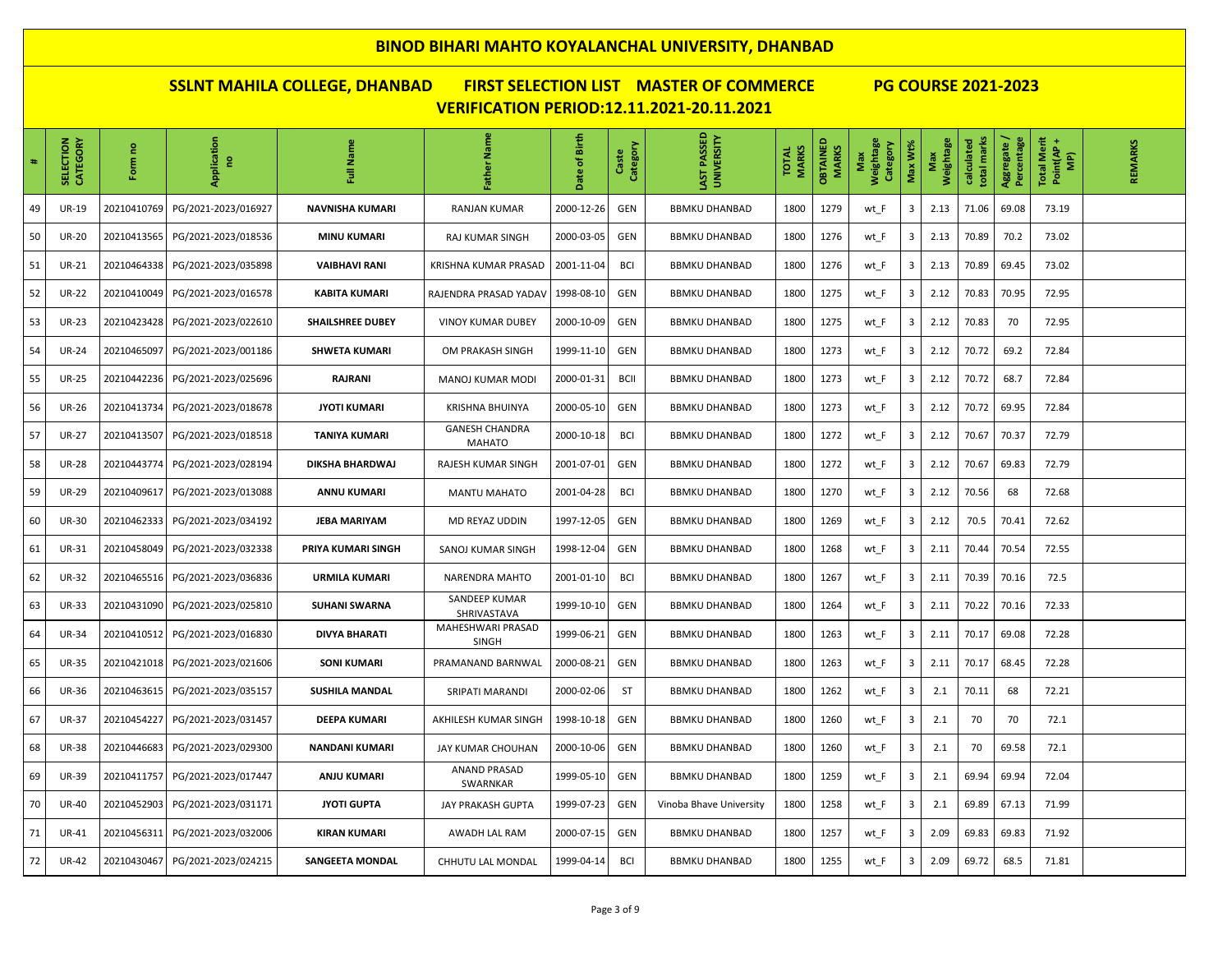| $\#$ | SELECTION<br>CATEGORY | ဥ<br>Form   | Application<br>g    | Full Name            | Father Name                      | Birth<br>đ<br>Date | Category<br>ste<br>ő | LAST PASSED<br>UNIVERSITY | <b>MARKS</b><br><b>TOTAL</b> | <b>OBTAINED</b><br>MARKS | Weightage<br>Category<br>Max | Max Wt% | Weightage<br>Max | total marks<br>calculated | Percentage<br>Aggregate | Total Merit<br>Point(AP +<br>(AM | REMARKS |
|------|-----------------------|-------------|---------------------|----------------------|----------------------------------|--------------------|----------------------|---------------------------|------------------------------|--------------------------|------------------------------|---------|------------------|---------------------------|-------------------------|----------------------------------|---------|
| 73   | <b>UR-43</b>          | 20210421270 | PG/2021-2023/013994 | <b>SONALI SINGH</b>  | <b>SUNIL SINGH</b>               | 2000-05-27         | GEN                  | <b>BBMKU DHANBAD</b>      | 1800                         | 1254                     | wt_F                         | 3       | 2.09             | 69.67                     | 68.7                    | 71.76                            |         |
| 74   | <b>UR-44</b>          | 20210461387 | PG/2021-2023/033611 | <b>KUMARI BHARTI</b> | MUNILAL BASFORE                  | 2001-03-27         | SC                   | <b>BBMKU DHANBAD</b>      | 1800                         | 1254                     | wt_F                         | 3       | 2.09             | 69.67                     | 69.2                    | 71.76                            |         |
| 75   | <b>UR-45</b>          | 20210432403 | PG/2021-2023/026057 | <b>KAJAL KUMARI</b>  | SACHIDA NAND<br><b>CHOUDHARY</b> | 2002-02-11         | <b>GEN</b>           | <b>BBMKU DHANBAD</b>      | 1800                         | 1254                     | wt_F                         | 3       | 2.09             | 69.67                     | 68.41                   | 71.76                            |         |
| 76   | <b>UR-46</b>          | 20210445331 | PG/2021-2023/029077 | <b>JYOTI SAW</b>     | <b>SURESH SAW</b>                | 2000-04-25         | <b>BCI</b>           | <b>BBMKU DHANBAD</b>      | 1800                         | 1174                     | wt_eca                       | 10      | 6.52             | 65.22                     | 63.91                   | 71.74                            |         |
| 77   | <b>UR-47</b>          | 20210446449 | PG/2021-2023/029393 | SAKSHI CHOUBEY       | RAVINDAR CHOUBEY                 | 1999-04-05         | <b>GEN</b>           | <b>BBMKU DHANBAD</b>      | 1800                         | 1252                     | wt_F                         | 3       | 2.09             | 69.56                     | 70.6                    | 71.65                            |         |
| 78   | <b>UR-48</b>          | 20210409965 | PG/2021-2023/015329 | <b>MANSI JAISWAL</b> | RANJEET JAISWAL                  | 1998-05-15         | <b>GEN</b>           | <b>BBMKU DHANBAD</b>      | 1800                         | 1251                     | wt_F                         | 3       | 2.09             | 69.5                      | 68.29                   | 71.59                            |         |
| 79   | <b>UR-49</b>          | 20210411957 | PG/2021-2023/017586 | <b>AKRITI SINGH</b>  | AJIT SINGH                       | 2001-04-10         | <b>GEN</b>           | <b>BBMKU DHANBAD</b>      | 1800                         | 1251                     | wt_F                         | 3       | 2.09             | 69.5                      | 69.3                    | 71.59                            |         |
| 80   | <b>UR-50</b>          | 20210461393 | PG/2021-2023/033591 | <b>RADHA SINGH</b>   | <b>VIJAY PRATAP SINGH</b>        | 1998-09-26         | <b>GEN</b>           | <b>BBMKU DHANBAD</b>      | 1800                         | 1250                     | wt_F                         | 3       | 2.08             | 69.44                     | 70                      | 71.52                            |         |
| 81   | EWS-1                 | 20210461707 | PG/2021-2023/033819 | SADIYA IMTIYAZ KHAN  | MD IMTIYAZ KHAN                  | 2000-12-09         | <b>GEN</b>           | <b>BBMKU DHANBAD</b>      | 1800                         | 1244                     | wt_F                         | 3       | 2.07             | 69.11                     | 68.45                   | 71.18                            |         |
| 82   | EWS-2                 | 20210453425 | PG/2021-2023/031285 | PRATIMA KUMARI       | SUBHASH GOPE                     | 2001-07-02         | <b>GEN</b>           | <b>BBMKU DHANBAD</b>      | 1800                         | 1243                     | wt_F                         | 3       | 2.07             | 69.06                     | 70.16                   | 71.13                            |         |
| 83   | EWS-3                 | 20210439522 | PG/2021-2023/027274 | <b>NEHA KUMARI</b>   | DEV BAHADUR SINGH                | 1999-08-19         | <b>GEN</b>           | <b>BBMKU DHANBAD</b>      | 1800                         | 1221                     | wt_F                         | 3       | 2.03             | 67.83                     | 66.79                   | 69.86                            |         |
| 84   | EWS-4                 | 20210462243 | PG/2021-2023/033575 | SARSWATI HANSDA      | <b>BABURAM HANSDA</b>            | 2000-02-09         | <b>GEN</b>           | <b>BBMKU DHANBAD</b>      | 1800                         | 1214                     | wt_F                         | 3       | 2.02             | 67.44                     | 67.29                   | 69.46                            |         |
| 85   | EWS-5                 | 20210410269 | PG/2021-2023/016711 | <b>MAHAK KUMARI</b>  | RAMASHRAY KUMAR<br><b>SINGH</b>  | 1999-12-18         | <b>GEN</b>           | <b>BBMKU DHANBAD</b>      | 1800                         | 1206                     | wt_F                         | 3       | 2.01             | 67                        | 66.83                   | 69.01                            |         |
| 86   | EWS-6                 | 20210440792 | PG/2021-2023/027580 | <b>NISHU ANAND</b>   | <b>ASHOK KUMAR SINGH</b>         | 1999-09-02         | <b>GEN</b>           | <b>BBMKU DHANBAD</b>      | 1800                         | 1202                     | wt_F                         | 3       | $\overline{2}$   | 66.78                     | 67.2                    | 68.78                            |         |
| 87   | EWS-7                 | 20210461691 | PG/2021-2023/033806 | SAHIBA IMTIYAZ KHAN  | MD IMTIYAZ KHAN                  | 1999-05-21         | <b>GEN</b>           | <b>BBMKU DHANBAD</b>      | 1800                         | 1199                     | wt_F                         | 3       | $\overline{2}$   | 66.61                     | 66.87                   | 68.61                            |         |
| 88   | EWS-8                 | 20210428955 | PG/2021-2023/025230 | PAYAL CHATTERJEE     | <b>DEBDAS CHATTERJEE</b>         | 1999-02-27         | <b>GEN</b>           | <b>BBMKU DHANBAD</b>      | 1800                         | 1193                     | wt_F                         | 3       | 1.99             | 66.28                     | 65.2                    | 68.27                            |         |
| 89   | EWS-9                 | 20210456337 | PG/2021-2023/031378 | <b>ANKITA SINHA</b>  | SURENDRA KUMAR SINHA             | 2001-02-08         | <b>GEN</b>           | <b>BBMKU DHANBAD</b>      | 1800                         | 1187                     | wt_F                         | 3       | 1.98             | 65.94                     | 65.37                   | 67.92                            |         |
| 90   | EWS-10                | 20210440394 | PG/2021-2023/025308 | <b>GHAZIA AFREEN</b> | <b>AFTAB ALAM</b>                | 1999-12-29         | <b>GEN</b>           | <b>BBMKU DHANBAD</b>      | 1800                         | 1186                     | wt_F                         | 3       | 1.98             | 65.89                     | 68.89                   | 67.87                            |         |
| 91   | <b>EWS-11</b>         | 20210406934 | PG/2021-2023/014563 | <b>PREETI RAI</b>    | <b>SUNIL KUMAR RAI</b>           | 1997-06-26         | <b>GEN</b>           | <b>BBMKU DHANBAD</b>      | 1800                         | 1182                     | wt_F                         | 3       | 1.97             | 65.67                     | 65.29                   | 67.64                            |         |
| 92   | <b>EWS-12</b>         | 20210407844 | PG/2021-2023/015240 | <b>PUJA KUMARI</b>   | AWDHESH OJHA                     | 1999-07-10         | <b>GEN</b>           | <b>BBMKU DHANBAD</b>      | 1800                         | 1128                     | wt_F                         | 3       | 1.88             | 62.67                     | 62.67                   | 64.55                            |         |
| 93   | <b>EWS-13</b>         | 20210440037 | PG/2021-2023/027072 | <b>KULSUM AFAQUE</b> | AFAQUE HAIDER KAZMI              | 1999-09-17         | <b>GEN</b>           | <b>BBMKU DHANBAD</b>      | 1800                         | 1120                     | wt_F                         | 3       | 1.87             | 62.22                     | 64.31                   | 64.09                            |         |
| 94   | <b>EWS-14</b>         | 20210465449 | PG/2021-2023/036636 | <b>NIDHI KUMARI</b>  | <b>BIRENDRA KUMAR SINGH</b>      | 1998-12-21         | <b>GEN</b>           | <b>BBMKU DHANBAD</b>      | 1800                         | 1106                     | wt_F                         | 3       | 1.84             | 61.44                     | 63.2                    | 63.28                            |         |
| 95   | EWS-15                | 20210460036 | PG/2021-2023/032548 | <b>SHAHIN FATIMA</b> | MD AZIM ANSARI                   | 1999-06-12         | <b>GEN</b>           | <b>BBMKU DHANBAD</b>      | 1800                         | 1106                     | wt_F                         | 3       | 1.84             | 61.44                     | 62.2                    | 63.28                            |         |
| 96   | EWS-16                | 20210410197 | PG/2021-2023/016656 | JUHI KUMARI SINGH    | <b>BHUPENDRA SINGH</b>           | 1998-12-13         | <b>GEN</b>           | <b>BBMKU DHANBAD</b>      | 1800                         | 1104                     | wt_F                         | 3       | 1.84             | 61.33                     | 61.5                    | 63.17                            |         |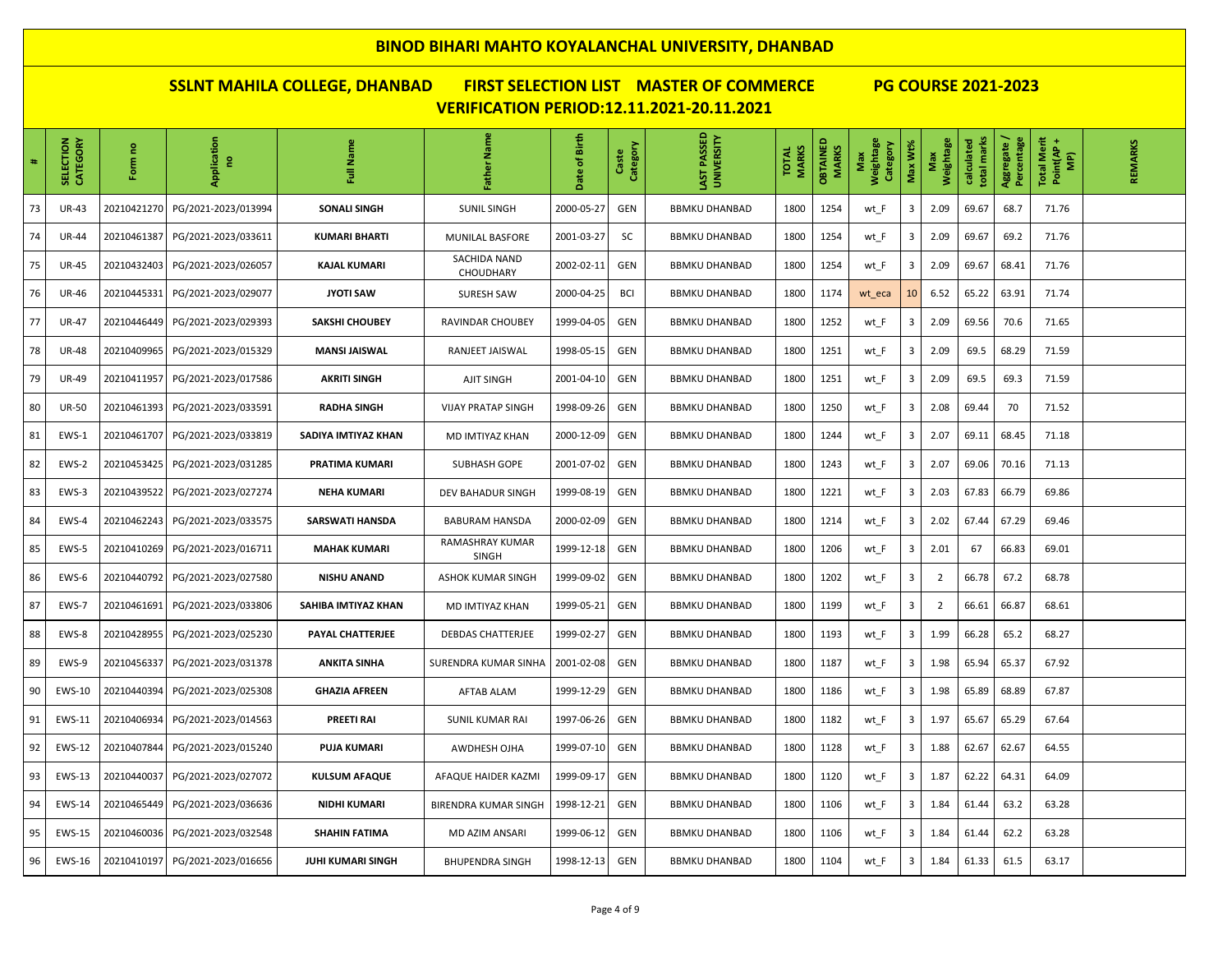| $\ddot{\phantom{0}}$ | SELECTION<br>CATEGORY | ဥ<br>ξ<br>훈 | Application<br>g    | Full Name                 | Father Name                      | Birth<br>late of | Category<br>Caste | LAST PASSED<br>UNIVERSITY | <b>MARKS</b><br><b>TOTAL</b> | <b>OBTAINED</b><br>MARKS | Weightage<br>Category<br>Max | Max Wt% | Weightage<br>Max | total marks<br>calculated | Percentage<br>Aggregate | <b>Total Merit</b><br>Point(AP+<br>(AM | REMARKS |
|----------------------|-----------------------|-------------|---------------------|---------------------------|----------------------------------|------------------|-------------------|---------------------------|------------------------------|--------------------------|------------------------------|---------|------------------|---------------------------|-------------------------|----------------------------------------|---------|
| 97                   | <b>EWS-17</b>         | 20210424178 | PG/2021-2023/019811 | <b>JYOTI KOUR</b>         | LATE MANGA SINGH                 | 1999-11-13       | GEN               | <b>BBMKU DHANBAD</b>      | 1800                         | 1104                     | wt_F                         | 3       | 1.84             | 61.33                     | 61.33                   | 63.17                                  |         |
| 98                   | <b>EWS-18</b>         | 20210449639 | PG/2021-2023/030216 | <b>HEENA NAZ</b>          | SYEED ALAM KHAN                  | 2000-06-20       | GEN               | <b>BBMKU DHANBAD</b>      | 1800                         | 1080                     | wt_F                         | 3       | 1.8              | 60                        | 60.75                   | 61.8                                   |         |
| 99                   | <b>EWS-19</b>         | 20210437638 | PG/2021-2023/026863 | <b>NIDHI KUMARI</b>       | AWADHESH CHOUDHARY               | 2000-06-10       | GEN               | <b>BBMKU DHANBAD</b>      | 1800                         | 1075                     | wt_F                         | 3       | 1.79             | 59.72                     | 59.72                   | 61.51                                  |         |
|                      | 100 V_EWS-20          | 20210439343 | PG/2021-2023/027258 | <b>ISHA DUTTA</b>         | PURNENDU SHEKHAR<br><b>DUTTA</b> | 1999-01-20       | GEN               | <b>BBMKU DHANBAD</b>      | 1800                         | 1250                     | wt_F                         | 3       | 2.08             | 69.44                     | 67.54                   | 71.52                                  |         |
| 101                  | BCI-1                 | 20210414623 | PG/2021-2023/018645 | JAYA KUMARI               | ANIL KUMAR SAW                   | 2000-10-20       | <b>BCI</b>        | <b>BBMKU DHANBAD</b>      | 1800                         | 1250                     | wt_F                         | 3       | 2.08             | 69.44                     | 68.58                   | 71.52                                  |         |
| 102                  | BCI-2                 | 20210410220 | PG/2021-2023/016666 | <b>ANITA KUMARI</b>       | HIMMAT LAL MAHATO                | 2001-10-29       | <b>BCI</b>        | <b>BBMKU DHANBAD</b>      | 1800                         | 1247                     | wt_F                         | 3       | 2.08             | 69.28                     | 67.41                   | 71.36                                  |         |
| 103                  | BCI-3                 | 20210419924 | PG/2021-2023/017597 | JYOTI KUMARI PATEL        | <b>RANG BAHADUR PATEL</b>        | 2000-12-24       | <b>BCI</b>        | <b>BBMKU DHANBAD</b>      | 1800                         | 1244                     | wt F                         | 3       | 2.07             | 69.11                     | 67.46                   | 71.18                                  |         |
| 104                  | BCI-4                 | 20210426855 | PG/2021-2023/020915 | KAJAL SONKAR              | <b>ASHOK SONKAR</b>              | 1999-07-01       | <b>BCI</b>        | <b>BBMKU DHANBAD</b>      | 1800                         | 1243                     | wt_F                         | 3       | 2.07             | 69.06                     | 68.5                    | 71.13                                  |         |
| 105                  | BCI-5                 | 20210461558 | PG/2021-2023/033706 | <b>NIBHA KUMARI</b>       | PANCHU THAKUR                    | 1999-03-03       | <b>BCI</b>        | <b>BBMKU DHANBAD</b>      | 1800                         | 1237                     | wt_F                         | 3       | 2.06             | 68.72                     | 69.2                    | 70.78                                  |         |
| 106                  | BCI-6                 | 20210412286 | PG/2021-2023/017803 | <b>DARAKHSHAN FARHEEN</b> | MD ASLAM                         | 2001-01-12       | <b>BCI</b>        | <b>BBMKU DHANBAD</b>      | 1800                         | 1232                     | wt_F                         | 3       | 2.05             | 68.44                     | 66.91                   | 70.49                                  |         |
| 107                  | BCI-7                 | 20210426121 | PG/2021-2023/023992 | <b>KIRAN KUMARI</b>       | ATUL CHANDRA PRAMANIK            | 1999-07-07       | BCI               | <b>BBMKU DHANBAD</b>      | 2100                         | 1433                     | wt_F                         | 3       | 2.05             | 68.23                     | 68.23                   | 70.28                                  |         |
| 108                  | BCI-8                 | 20210464241 | PG/2021-2023/035804 | <b>DEWAKI KUMARI</b>      | NANDU MAHTO                      | 2001-03-16       | <b>BCI</b>        | <b>BBMKU DHANBAD</b>      | 1800                         | 1224                     | wt_F                         | 3       | 2.04             | 68                        | 67.25                   | 70.04                                  |         |
| 109                  | BCI-9                 | 20210413233 | PG/2021-2023/017975 | KOMAL KUMARI SAW          | SARWAN KUMAR SAW                 | 2000-12-23       | <b>BCI</b>        | <b>BBMKU DHANBAD</b>      | 1800                         | 1213                     | wt_F                         | 3       | 2.02             | 67.39                     | 65.41                   | 69.41                                  |         |
| 110                  | <b>BCI-10</b>         | 20210412438 | PG/2021-2023/017898 | <b>SABILA PARWEEN</b>     | MD SHAMSHER ALAM                 | 2001-05-07       | <b>BCI</b>        | <b>BBMKU DHANBAD</b>      | 1800                         | 1211                     | wt_F                         | 3       | 2.02             | 67.28                     | 66                      | 69.3                                   |         |
| 111                  | <b>BCI-11</b>         | 20210455568 | PG/2021-2023/030389 | <b>MAHWISH AFREEN</b>     | SHAMIM AHMAD                     | 2000-08-25       | <b>BCI</b>        | <b>BBMKU DHANBAD</b>      | 1800                         | 1206                     | wt_F                         | 3       | 2.01             | 67                        | 66.41                   | 69.01                                  |         |
| 112                  | <b>BCI-12</b>         | 20210434109 | PG/2021-2023/026372 | <b>DEEPALI KUMARI</b>     | SANTOSH MANDAL                   | 2001-02-16       | <b>BCI</b>        | <b>BBMKU DHANBAD</b>      | 1800                         | 1204                     | wt_F                         | 3       | 2.01             | 66.89                     | 67.33                   | 68.9                                   |         |
| 113                  | <b>BCI-13</b>         | 20210460697 | PG/2021-2023/033244 | <b>SANA NAYEEM</b>        | MD NAYEEMUDDIN                   | 2001-02-18       | <b>BCI</b>        | <b>BBMKU DHANBAD</b>      | 1800                         | 1191                     | wt_F                         | 3       | 1.99             | 66.17                     | 65                      | 68.16                                  |         |
| 114                  | <b>BCI-14</b>         | 20210429272 | PG/2021-2023/025317 | <b>KUMARI PRATIBHA</b>    | MATHURA PRASAD SAHU              | 1998-05-10       | <b>BCI</b>        | Vinoba Bhave University   | 1800                         | 1184                     | wt_F                         | 3       | 1.97             | 65.78                     | 64.5                    | 67.75                                  |         |
| 115                  | <b>BCI-15</b>         | 20210448193 | PG/2021-2023/020660 | <b>MADHU KUMARI</b>       | <b>TULASHI MAHTO</b>             | 1998-06-17       | <b>BCI</b>        | <b>BBMKU DHANBAD</b>      | 1800                         | 1183                     | wt_F                         | 3       | 1.97             | 65.72                     | 64.58                   | 67.69                                  |         |
| 116                  | <b>BCI-16</b>         | 20210457055 | PG/2021-2023/032157 | <b>PUJA KUMARI</b>        | <b>ARUN NONIA</b>                | 1998-08-17       | <b>BCI</b>        | <b>BBMKU DHANBAD</b>      | 1800                         | 1182                     | wt_F                         | 3       | 1.97             | 65.67                     | 65.83                   | 67.64                                  |         |
| 117                  | BCII-1                | 20210453896 | PG/2021-2023/031403 | <b>ARTI KUMARI</b>        | <b>MANJURA GOPE</b>              | 2001-06-16       | <b>BCII</b>       | <b>BBMKU DHANBAD</b>      | 1800                         | 1249                     | wt_F                         | 3       | 2.08             | 69.39                     | 67.25                   | 71.47                                  |         |
| 118                  | BCII-2                | 20210463311 | PG/2021-2023/034852 | <b>SONALI GUPTA</b>       | KAILASH PRASAD GUPTA             | 1999-06-12       | <b>BCII</b>       | <b>BBMKU DHANBAD</b>      | 1800                         | 1242                     | wt_F                         | 3       | 2.07             | 69                        | 71.4                    | 71.07                                  |         |
| 119                  | BCII-3                | 20210446486 | PG/2021-2023/015414 | <b>SANGEETA KUMARI</b>    | <b>RAMASISH NONIA</b>            | 1998-08-22       | <b>BCII</b>       | <b>BBMKU DHANBAD</b>      | 1800                         | 1240                     | wt F                         | 3       | 2.07             | 68.89                     | 68.88                   | 70.96                                  |         |
| 120                  | BCII-4                | 20210461949 | PG/2021-2023/031940 | ANKITA KUMARI SWARNKAR    | MAKHANLAL SWARNKAR               | 2000-07-04       | <b>BCII</b>       | <b>BBMKU DHANBAD</b>      | 1800                         | 1230                     | wt_F                         | 3       | 2.05             | 68.33                     | 67.33                   | 70.38                                  |         |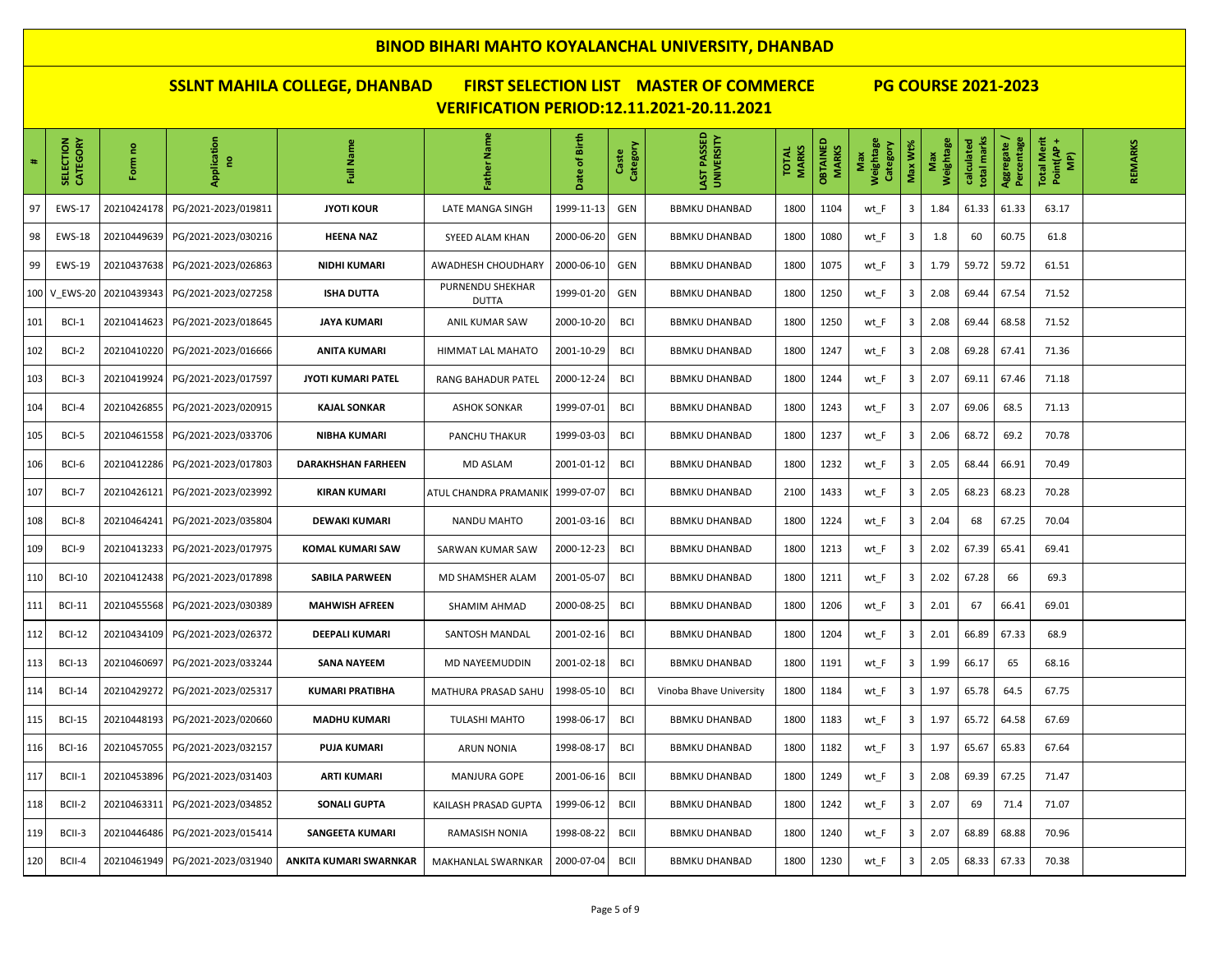| $\ddot{\phantom{1}}$ | CATEGORY<br>SELECTION | ဥ<br>Form   | Application<br>g    | Full Name               | Father Name                      | of Birth<br>ate | Category<br>Caste | PASSED<br>LAST PASSED<br>UNIVERSITY | <b>MARKS</b><br><b>TOTAL</b> | OBTAINED<br><b>MARKS</b> | Weightage<br>Category<br>Max | Max Wt% | Weightage<br>Max | total marks<br>calculated | Aggregate /<br>Percentage | Total Merit<br>Point(AP +<br>$\widehat{\mathbf{g}}$ | REMARKS |
|----------------------|-----------------------|-------------|---------------------|-------------------------|----------------------------------|-----------------|-------------------|-------------------------------------|------------------------------|--------------------------|------------------------------|---------|------------------|---------------------------|---------------------------|-----------------------------------------------------|---------|
| 121                  | BCII-5                | 20210436797 | PG/2021-2023/026724 | <b>ASHA KUMARI</b>      | <b>DHIREN GORAIN</b>             | 2000-04-07      | BCII              | <b>BBMKU DHANBAD</b>                | 1800                         | 1210                     | wt_F                         | 3       | 2.02             | 67.22                     | 66.25                     | 69.24                                               |         |
| 122                  | BCII-6                | 20210457895 | PG/2021-2023/032250 | <b>PURNIMA KUMARI</b>   | YUDHISTHIR GOPE                  | 2001-03-05      | <b>BCII</b>       | <b>BBMKU DHANBAD</b>                | 1800                         | 1198                     | wt_F                         | 3       | $\overline{2}$   | 66.56                     | 64.95                     | 68.56                                               |         |
| 123                  | BCII-7                | 20210464725 | PG/2021-2023/036123 | <b>KUMARI MADHUMITA</b> | <b>BHUT NATH ROY</b>             | 2001-02-25      | <b>BCII</b>       | <b>BBMKU DHANBAD</b>                | 1800                         | 1190                     | wt_F                         | 3       | 1.98             | 66.11                     | 68.11                     | 68.09                                               |         |
| 124                  | BCII-8                | 20210464607 | PG/2021-2023/036077 | PRIYA KUMARI            | <b>OMKAR SAW</b>                 | 2002-04-26      | <b>BCII</b>       | <b>BBMKU DHANBAD</b>                | 1800                         | 1169                     | wt_F                         | 3       | 1.95             | 64.94                     | 63.2                      | 66.89                                               |         |
| 125                  | BCII-9                | 20210419137 | PG/2021-2023/018482 | <b>SHILPY VERMA</b>     | PRADEEP VERMA                    | 1998-08-16      | <b>BCII</b>       | <b>BBMKU DHANBAD</b>                | 1800                         | 1168                     | wt_F                         | 3       | 1.95             | 64.89                     | 63.75                     | 66.84                                               |         |
| 126                  | <b>BCII-10</b>        | 20210435663 | PG/2021-2023/026512 | <b>SNEHA SUMAN</b>      | MANOJ KUMAR GUPTA                | 1998-12-20      | <b>BCII</b>       | <b>BBMKU DHANBAD</b>                | 1800                         | 1159                     | wt_F                         | 3       | 1.93             | 64.39                     | 66.12                     | 66.32                                               |         |
| 127                  | <b>BCII-11</b>        | 20210440134 | PG/2021-2023/027453 | <b>KUMARI NIKITA</b>    | SANDEEP KUMAR GOPE               | 1999-03-17      | <b>BCII</b>       | <b>BBMKU DHANBAD</b>                | 1800                         | 1153                     | wt_F                         | 3       | 1.92             | 64.06                     | 65.12                     | 65.98                                               |         |
| 128                  | <b>BCII-12</b>        | 20210427762 | PG/2021-2023/014486 | <b>PUTUL KUMARI</b>     | NARESH YADAV                     | 2002-01-04      | <b>BCII</b>       | <b>BBMKU DHANBAD</b>                | 1800                         | 1152                     | wt_F                         | 3       | 1.92             | 64                        | 63.33                     | 65.92                                               |         |
| 129                  | $SC-1$                | 20210446207 | PG/2021-2023/023914 | <b>ANJALI KUMARI</b>    | AMRENDRA KUMAR RAJAK             | 2000-09-07      | SC                | <b>BBMKU DHANBAD</b>                | 1800                         | 1212                     | wt_F                         | 3       | 2.02             | 67.33                     | 66.5                      | 69.35                                               |         |
| 130                  | $SC-2$                | 20210404219 | PG/2021-2023/013631 | <b>RUPALI KUMARI</b>    | BISHESHWAR MAHTHA                | 2000-04-20      | SC                | <b>BBMKU DHANBAD</b>                | 1800                         | 1196                     | wt_F                         | 3       | 1.99             | 66.44                     | 64.95                     | 68.43                                               |         |
| 131                  | $SC-3$                | 20210464673 | PG/2021-2023/036133 | NILAM KUMARI PASWAN     | <b>UMESH PASWAN</b>              | 2000-07-21      | SC                | <b>BBMKU DHANBAD</b>                | 1800                         | 1190                     | wt_F                         | 3       | 1.98             | 66.11                     | 63.21                     | 68.09                                               |         |
| 132                  | $SC-4$                | 20210429667 | PG/2021-2023/025397 | <b>NISHA KUMARI</b>     | <b>BINOD RAJAK</b>               | 2002-11-06      | SC                | <b>BBMKU DHANBAD</b>                | 1800                         | 1183                     | wt_F                         | 3       | 1.97             | 65.72                     | 65.6                      | 67.69                                               |         |
| 133                  | $SC-5$                | 20210448395 | PG/2021-2023/029894 | <b>DIBYA KUMARI</b>     | NARESH PASWAN                    | 2000-04-02      | SC                | <b>BBMKU DHANBAD</b>                | 1800                         | 1169                     | wt_F                         | 3       | 1.95             | 64.94                     | 62.75                     | 66.89                                               |         |
| 134                  | $SC-6$                | 20210426167 | PG/2021-2023/024005 | <b>PUJA KUMARI</b>      | RAMADHIN RABI DAS                | 1999-04-28      | SC                | <b>BBMKU DHANBAD</b>                | 1800                         | 1137                     | wt_F                         | 3       | 1.9              | 63.17                     | 64.5                      | 65.07                                               |         |
| 135                  | $SC-7$                | 20210462108 | PG/2021-2023/034059 | <b>MADHU NAINA</b>      | DHANESHWAR PRASAD<br><b>TURI</b> | 2000-11-15      | SC                | <b>BBMKU DHANBAD</b>                | 1800                         | 1121                     | wt_F                         | 3       | 1.87             | 62.28                     | 60.83                     | 64.15                                               |         |
| 136                  | $SC-8$                | 20210463193 | PG/2021-2023/034748 | PRAGATI KUMARI          | DHARAM DAS PASWAN                | 1999-08-06      | SC                | <b>BBMKU DHANBAD</b>                | 1800                         | 1116                     | wt_F                         | 3       | 1.86             | 62                        | 62.41                     | 63.86                                               |         |
| 137                  | $SC-9$                | 20210452215 | PG/2021-2023/030984 | <b>SUNITA KUMARI</b>    | LATE ANAND BAURI                 | 1999-07-02      | SC                | <b>BBMKU DHANBAD</b>                | 1800                         | 1113                     | wt_F                         | 3       | 1.85             | 61.83                     | 61.29                     | 63.68                                               |         |
| 138                  | $SC-10$               | 20210448184 | PG/2021-2023/029825 | <b>SWATI KUMARI</b>     | MAHESH PASWAN                    | 1999-07-05      | SC                | <b>BBMKU DHANBAD</b>                | 1800                         | 1095                     | wt_F                         | 3       | 1.82             | 60.83                     | 60.5                      | 62.65                                               |         |
| 139                  | $SC-11$               | 20210453849 | PG/2021-2023/031376 | <b>NEHA KUMARI</b>      | RAGHU NATH DAS                   | 2002-01-01      | SC                | <b>BBMKU DHANBAD</b>                | 2100                         | 1277                     | wt F                         | 3       | 1.82             | 60.81                     | 60.81                     | 62.63                                               |         |
| 140                  | $SC-12$               | 20210446467 | PG/2021-2023/029398 | <b>BINDU KUMARI</b>     | KULDIP PASWAN                    | 2000-05-20      | SC                | <b>BBMKU DHANBAD</b>                | 2100                         | 1272                     | wt F                         | 3       | 1.82             | 60.57                     | 60.57                     | 62.39                                               |         |
| 141                  | $SC-13$               | 20210416904 | PG/2021-2023/020046 | <b>KHUSHBOO KUMARI</b>  | RAMSWARUP BHUIYA                 | 2000-02-05      | SC                | <b>BBMKU DHANBAD</b>                | 1800                         | 1085                     | wt F                         | 3       | 1.81             | 60.28                     | 60.62                     | 62.09                                               |         |
| 142                  | $SC-14$               | 20210420164 | PG/2021-2023/021302 | <b>MANISHA KUMARI</b>   | SHAMBHU KUMAR RAJAK              | 1998-01-07      | SC                | <b>BBMKU DHANBAD</b>                | 1800                         | 1080                     | wt_F                         | 3       | 1.8              | 60                        | 60.45                     | 61.8                                                |         |
| 143                  | $SC-15$               | 20210464855 | PG/2021-2023/036310 | <b>PUSPA KUMARI</b>     | <b>CHHOTAN PRASAD RAM</b>        | 2000-12-03      | SC                | <b>BBMKU DHANBAD</b>                | 1800                         | 1077                     | wt_F                         | 3       | 1.79             | 59.83                     | 58.95                     | 61.62                                               |         |
| 144                  | $SC-16$               | 20210426912 | PG/2021-2023/024254 | <b>PUNAM KUMARI</b>     | CHANDRA MOHAN<br>RAVIDAS         | 1999-01-25      | SC                | <b>BBMKU DHANBAD</b>                | 1800                         | 1076                     | wt_F                         | 3       | 1.79             | 59.78                     | 60                        | 61.57                                               |         |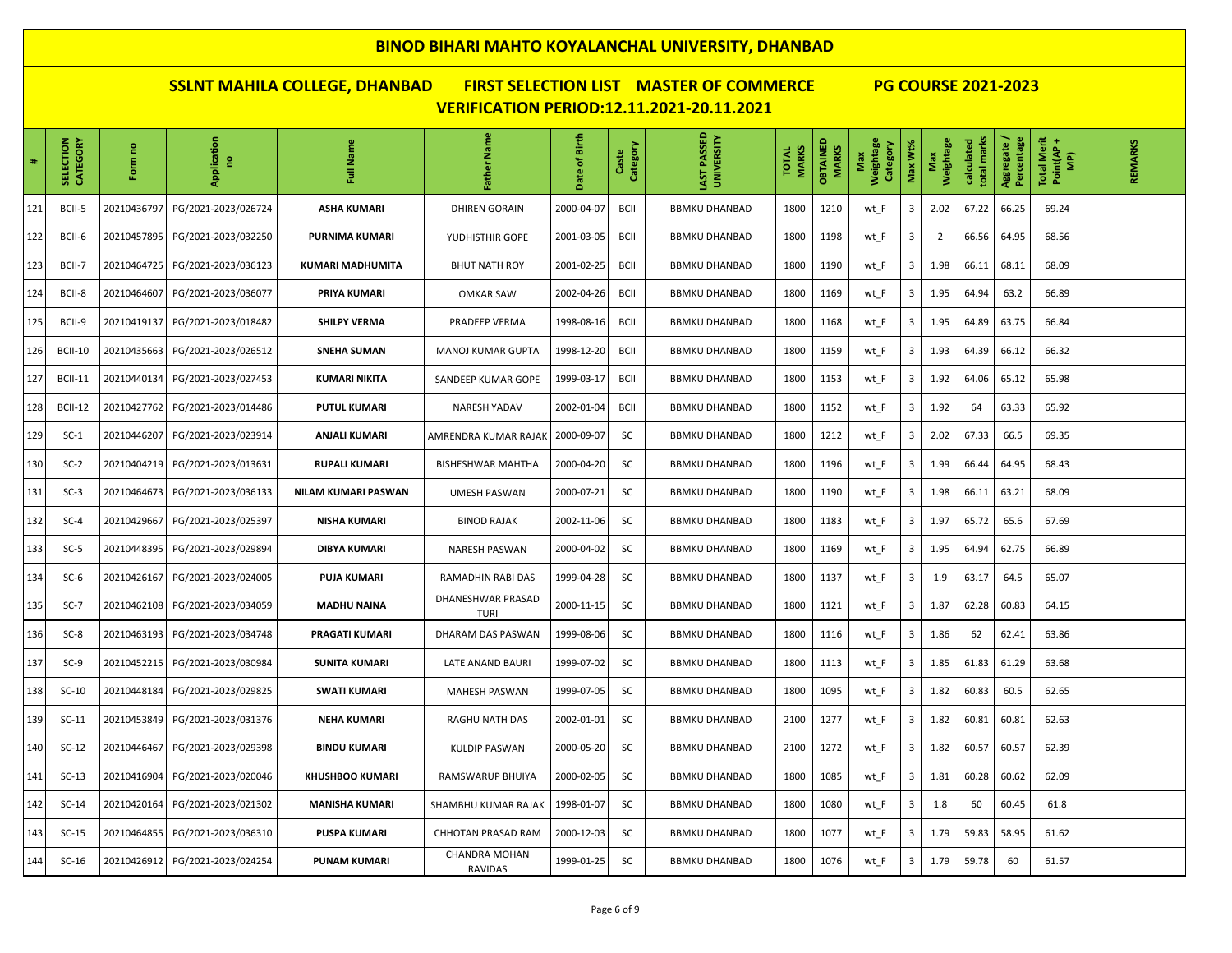| $\#$ | CATEGORY<br><b>SELECTION</b> | ဥ<br>Form   | Application<br>e,   | Full Name              | Father Name                 | Birth<br>$\overline{\overline{5}}$<br>ate | Category<br>Caste | PASSED<br><b>UNIVERSITY</b><br>LAST | <b>MARKS</b><br><b>TOTAL</b> | <b>OBTAINED</b><br><b>MARKS</b> | Weightage<br>Category<br>Max | Max Wt%                 | Weightage<br>Max | total marks<br>calculated | Percentage<br>Aggregate / | <b>Total Merit</b><br>Point(AP<br>$\widehat{\mathbf{F}}$ | REMARKS |
|------|------------------------------|-------------|---------------------|------------------------|-----------------------------|-------------------------------------------|-------------------|-------------------------------------|------------------------------|---------------------------------|------------------------------|-------------------------|------------------|---------------------------|---------------------------|----------------------------------------------------------|---------|
| 145  | $SC-17$                      | 20210462583 | PG/2021-2023/034316 | <b>LAXMI KUMARI</b>    | CHAKU RAJWAR                | 1998-02-27                                | SC                | <b>BBMKU DHANBAD</b>                | 1800                         | 1043                            | wt_F                         | $\overline{\mathbf{3}}$ | 1.74             | 57.94                     | 59.33                     | 59.68                                                    |         |
| 146  | $SC-18$                      | 20210442702 | PG/2021-2023/028187 | <b>DEEPA KUMARI</b>    | <b>VIJAY KUMAR DAS</b>      | 1995-09-18                                | SC                | <b>BBMKU DHANBAD</b>                | 1800                         | 990                             | wt_F                         | $\overline{\mathbf{3}}$ | 1.65             | 55                        | 55                        | 56.65                                                    |         |
| 147  | $V$ SC-19                    | 20210423314 | PG/2021-2023/021751 | <b>PUSHPA KUMARI</b>   | JAINARAYAN MAHATO           | 1999-06-15                                | <b>BCI</b>        | <b>BBMKU DHANBAD</b>                | 1800                         | 1181                            | wt_F                         | 3                       | 1.97             | 65.61                     | 64                        | 67.58                                                    |         |
| 148  | $V_SC-20$                    | 20210456226 | PG/2021-2023/031993 | <b>JYOTI KUMARI</b>    | <b>MADAN SHARMA</b>         | 2000-05-01                                | <b>BCI</b>        | <b>BBMKU DHANBAD</b>                | 1800                         | 1181                            | wt_F                         | 3                       | 1.97             | 65.61                     | 65.54                     | 67.58                                                    |         |
| 149  | $ST-1$                       | 20210464867 | PG/2021-2023/036338 | <b>JULY SOREN</b>      | SHIBLAL SOREN               | 2000-01-01                                | <b>ST</b>         | <b>BBMKU DHANBAD</b>                | 1800                         | 1224                            | wt_F                         | 3                       | 2.04             | 68                        | 67.04                     | 70.04                                                    |         |
| 150  | $ST-2$                       | 20210413336 | PG/2021-2023/018429 | PUJA KUMARI HEMBRAM    | CHANDO LAL HEMBRAM          | 2001-12-01                                | <b>ST</b>         | <b>BBMKU DHANBAD</b>                | 1800                         | 1206                            | wt_F                         | $\overline{\mathbf{3}}$ | 2.01             | 67                        | 66.5                      | 69.01                                                    |         |
| 151  | $ST-3$                       | 20210409208 | PG/2021-2023/016106 | <b>LALITA SOREN</b>    | <b>ISHWARI SOREN</b>        | 1999-06-04                                | ST                | <b>BBMKU DHANBAD</b>                | 1800                         | 1153                            | wt_F                         | 3                       | 1.92             | 64.06                     | 62.45                     | 65.98                                                    |         |
| 152  | $ST-4$                       | 20210462329 | PG/2021-2023/034191 | SHILA KUMARI TUDU      | <b>BABUJAN TUDU</b>         | 2000-06-17                                | <b>ST</b>         | <b>BBMKU DHANBAD</b>                | 1800                         | 1147                            | wt_F                         | $\overline{\mathbf{3}}$ | 1.91             | 63.72                     | 62.2                      | 65.63                                                    |         |
| 153  | $ST-5$                       | 20210464178 | PG/2021-2023/035706 | <b>MAMTA MARANDI</b>   | JAGARAN MARANDI             | 1999-08-03                                | ST                | <b>BBMKU DHANBAD</b>                | 1800                         | 1087                            | wt_F                         | $\overline{\mathbf{3}}$ | 1.81             | 60.39                     | 59                        | 62.2                                                     |         |
| 154  | $ST-6$                       | 20210464461 | PG/2021-2023/035994 | <b>MANJU KUMARI</b>    | <b>SUKARJAY ORAON</b>       | 1999-03-18                                | ST                | <b>BBMKU DHANBAD</b>                | 1800                         | 1069                            | wt_F                         | 3                       | 1.78             | 59.39                     | 58.79                     | 61.17                                                    |         |
| 155  | $ST-7$                       | 20210426547 | PG/2021-2023/024183 | <b>MEETHLA BIRUA</b>   | <b>KRISHNA BIRUA</b>        | 1998-07-11                                | ST                | <b>BBMKU DHANBAD</b>                | 1800                         | 1042                            | wt_F                         | 3                       | 1.74             | 57.89                     | 58.5                      | 59.63                                                    |         |
| 156  | $ST-8$                       | 20210448358 | PG/2021-2023/027595 | <b>ASHADI SOREN</b>    | <b>SUBHASH SOREN</b>        | 1999-06-15                                | ST                | <b>BBMKU DHANBAD</b>                | 1800                         | 918                             | wt_F                         | 3                       | 1.53             | 51                        | 50.75                     | 52.53                                                    |         |
| 157  | $V$ ST-9                     | 20210463293 | PG/2021-2023/034434 | <b>BABITA KUMARI</b>   | <b>GOURI SHANKAR MAHATO</b> | 1998-05-04                                | <b>BCI</b>        | <b>BBMKU DHANBAD</b>                | 1800                         | 1167                            | wt_ncc                       | 4                       | 2.59             | 64.83                     | 64.33                     | 67.42                                                    |         |
| 158  | $V_S$ T-10                   | 20210444632 | PG/2021-2023/028828 | <b>MUNNI KUMARI</b>    | DINESH SAW                  | 2001-01-02                                | <b>BCI</b>        | <b>BBMKU DHANBAD</b>                | 1800                         | 1177                            | wt_F                         | 3                       | 1.96             | 65.39                     | 63.87                     | 67.35                                                    |         |
| 159  | $V_S$ T-11                   | 20210463460 | PG/2021-2023/033430 | ANJALI KUMARI          | RAM KUMAR MNADLA            | 1995-07-26                                | <b>BCI</b>        | <b>BBMKU DHANBAD</b>                | 800                          | 522                             | wt_F                         | $\overline{\mathbf{3}}$ | 1.96             | 65.25                     | 62.2                      | 67.21                                                    |         |
| 160  | $V ST-12$                    | 20210410352 | PG/2021-2023/016780 | JAYA VISHWAKARMA       | PRAMOD KUMAR                | 1999-04-18                                | <b>BCI</b>        | <b>BBMKU DHANBAD</b>                | 1800                         | 1174                            | wt_F                         | 3                       | 1.96             | 65.22                     | 63.83                     | 67.18                                                    |         |
| 161  | $V$ ST-13                    | 20210427097 | PG/2021-2023/024130 | <b>ANKITA GOYAL</b>    | LATE UMESH GOYAL            | 2000-04-06                                | <b>BCI</b>        | <b>BBMKU DHANBAD</b>                | 1800                         | 1174                            | wt_F                         | 3                       | 1.96             | 65.22                     | 63.7                      | 67.18                                                    |         |
| 162  | $V_S$ T-14                   | 20210448767 | PG/2021-2023/021825 | <b>RITU KUMARI</b>     | LATE SUKHDEO MAHATO         | 1998-09-03                                | <b>BCI</b>        | <b>BBMKU DHANBAD</b>                | 1800                         | 1172                            | wt_F                         | 3                       | 1.95             | 65.11                     | 64                        | 67.06                                                    |         |
| 163  | $V$ ST-15                    | 20210464625 | PG/2021-2023/036111 | <b>NIKKY KUMARI</b>    | BIJAY KR VISHWAKARMA        | 1999-03-06                                | <b>BCI</b>        | <b>BBMKU DHANBAD</b>                | 1800                         | 1172                            | wt_F                         | 3                       | 1.95             | 65.11                     | 64.7                      | 67.06                                                    |         |
| 164  | $V ST-16$                    | 20210434880 | PG/2021-2023/026488 | PRITY KUMARI           | <b>GOPAL PRASAD TANTI</b>   | 1997-10-15                                | <b>BCI</b>        | Vinoba Bhave University             | 1800                         | 1166                            | wt_F                         | 3                       | 1.94             | 64.78                     | 64.41                     | 66.72                                                    |         |
| 165  | $V ST-17$                    | 20210433130 | PG/2021-2023/026169 | <b>KHUSHBOO KUMARI</b> | RAMKESH YADAV               | 2000-12-11                                | <b>BCI</b>        | <b>BBMKU DHANBAD</b>                | 1800                         | 1166                            | wt_F                         | 3                       | 1.94             | 64.78                     | 64.87                     | 66.72                                                    |         |
| 166  | $V_S$ T-18                   | 20210463502 | PG/2021-2023/035030 | <b>SAJDA KHATUN</b>    | KHAJAMUDDIN ANSARI          | 2000-09-09                                | <b>BCI</b>        | <b>BBMKU DHANBAD</b>                | 1800                         | 1165                            | wt_F                         | $\overline{\mathbf{3}}$ | 1.94             | 64.72                     | 64.25                     | 66.66                                                    |         |
| 167  | $V$ ST-19                    | 20210461297 | PG/2021-2023/033548 | <b>JYOTI KUMARI</b>    | RAJ KISHOR RAM              | 2002-01-01                                | <b>BCI</b>        | <b>BBMKU DHANBAD</b>                | 1800                         | 1162                            | wt_F                         | 3                       | 1.94             | 64.56                     | 64.2                      | 66.5                                                     |         |
| 168  | $V_S$ T-20                   | 20210429131 | PG/2021-2023/020896 | <b>SONALI KUMARI</b>   | <b>JHARILAL MAHATO</b>      | 2001-06-15                                | <b>BCI</b>        | <b>BBMKU DHANBAD</b>                | 1800                         | 1160                            | wt F                         | 3                       | 1.93             | 64.44                     | 63.33                     | 66.37                                                    |         |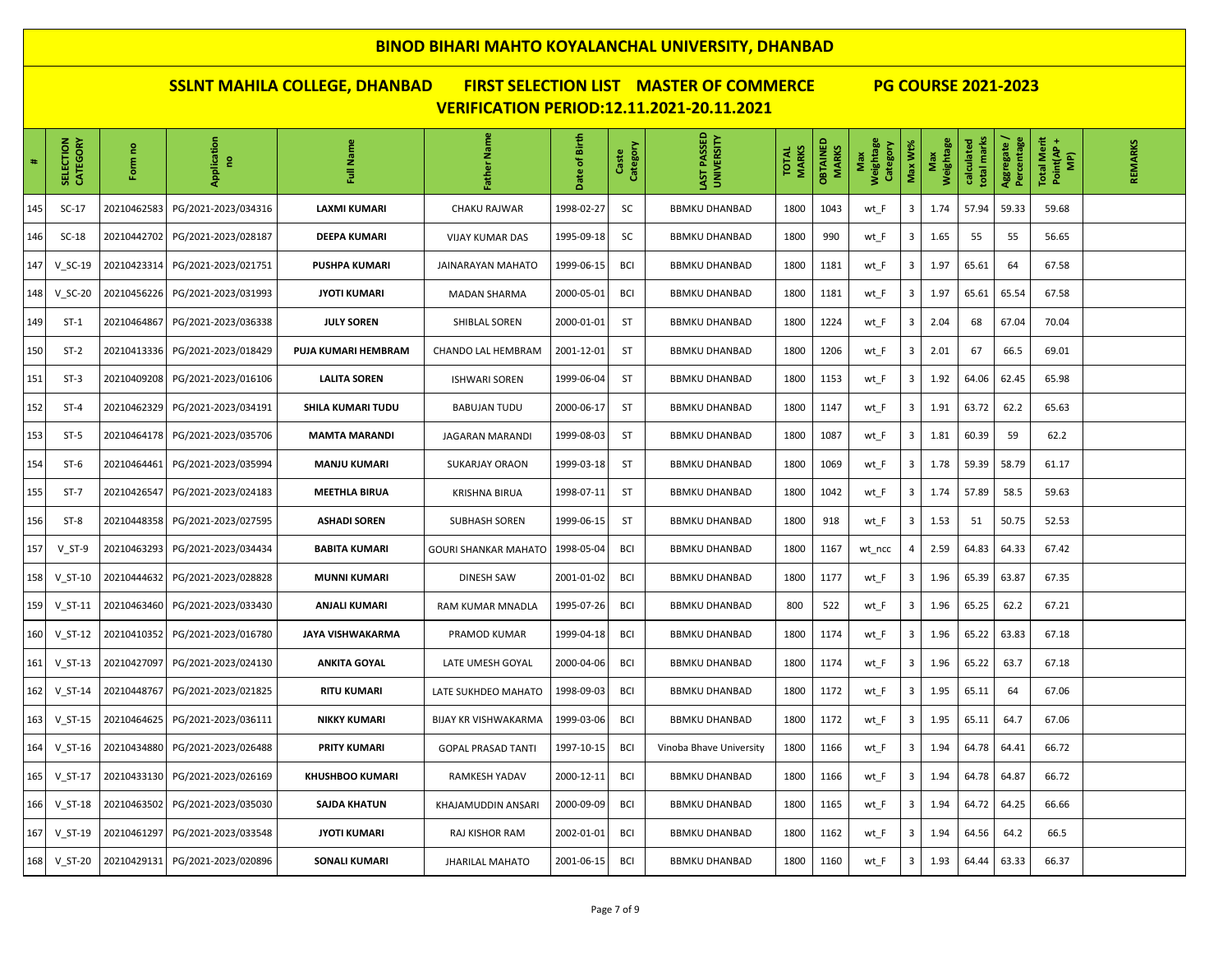| $\ddot{\phantom{1}}$ | SELECTION<br>CATEGORY | e,<br>Form  | Application<br>e    | Full Name              | Father Name                      | Date of Birth | Category<br>Caste | LAST PASSED<br>UNIVERSITY | <b>MARKS</b><br><b>TOTAL</b> | <b>OBTAINED</b><br>MARKS | Weightage<br>Category<br>Max | Max Wt% | Weightage<br>Max | total marks<br>calculated | Aggregate /<br>Percentage | Total Merit<br>Point(AP +<br>$\widehat{\mathbf{g}}$ | REMARKS |
|----------------------|-----------------------|-------------|---------------------|------------------------|----------------------------------|---------------|-------------------|---------------------------|------------------------------|--------------------------|------------------------------|---------|------------------|---------------------------|---------------------------|-----------------------------------------------------|---------|
| 169                  | $V_S$ T-21            | 20210412210 | PG/2021-2023/017786 | <b>MANITA KUMARI</b>   | DINESH KUMAR SINGH               | 2000-06-06    | BCI               | <b>BBMKU DHANBAD</b>      | 1800                         | 1157                     | wt_F                         | 3       | 1.93             | 64.28                     | 61.95                     | 66.21                                               |         |
| 170                  | V ST-22               | 20210447006 | PG/2021-2023/028332 | <b>SEEMA KUMARI</b>    | DHANANJAY KUMAR<br><b>MAHATO</b> | 2000-01-20    | BCI               | <b>BBMKU DHANBAD</b>      | 1800                         | 1154                     | wt F                         | 3       | 1.92             | 64.11                     | 62.75                     | 66.03                                               |         |
| 171                  | $V_S$ T-23            | 20210456472 | PG/2021-2023/032028 | <b>NAZIA PRAWEEN</b>   | ARIF HUSSAIN                     | 2000-09-04    | <b>BCI</b>        | <b>BBMKU DHANBAD</b>      | 1800                         | 1154                     | wt_F                         | 3       | 1.92             | 64.11                     | 63.37                     | 66.03                                               |         |
| 172                  | V ST-24               | 20210428405 | PG/2021-2023/024948 | <b>GUDIYA KUMARI</b>   | <b>HIRALAL NAPIT</b>             | 2000-05-03    | <b>BCI</b>        | <b>BBMKU DHANBAD</b>      | 1800                         | 1145                     | wt F                         | 3       | 1.91             | 63.61                     | 62.5                      | 65.52                                               |         |
| 173                  | V ST-25               | 20210412532 | PG/2021-2023/017972 | <b>NEELAM KUMARI</b>   | <b>KAILASH MAHATO</b>            | 1999-10-20    | BCI               | <b>BBMKU DHANBAD</b>      | 1800                         | 1141                     | wt_F                         | 3       | 1.9              | 63.39                     | 63.12                     | 65.29                                               |         |
| 174                  | $V ST-26$             | 20210462775 | PG/2021-2023/034460 | SAIMA RAKIM            | MD RAKIM UDDIN                   | 1999-05-18    | BCI               | <b>BBMKU DHANBAD</b>      | 1800                         | 1126                     | wt_F                         | 3       | 1.88             | 62.56                     | 64.08                     | 64.44                                               |         |
| 175                  | V ST-27               | 20210421809 | PG/2021-2023/022008 | KUMARI ANAMIKA         | DINANATH VISHWAKARMA             | 1999-03-02    | <b>BCI</b>        | <b>BBMKU DHANBAD</b>      | 1800                         | 1122                     | wt F                         | 3       | 1.87             | 62.33                     | 62.66                     | 64.2                                                |         |
| 176                  | $V_S$ T-28            | 20210464600 | PG/2021-2023/036089 | DOLLY KUMARI CHOUHAN   | DURGA PRASAD                     | 2001-10-22    | <b>BCI</b>        | <b>BBMKU DHANBAD</b>      | 1800                         | 1114                     | wt_F                         | 3       | 1.86             | 61.89                     | 60.62                     | 63.75                                               |         |
| 177                  | V ST-29               | 20210407266 | PG/2021-2023/014607 | <b>SUSHMITA KUMARI</b> | <b>GOPAL MAHATO</b>              | 2000-07-27    | BCI               | <b>BBMKU DHANBAD</b>      | 1800                         | 1104                     | wt_F                         | 3       | 1.84             | 61.33                     | 62.45                     | 63.17                                               |         |
| 178                  | V ST-30               | 20210463308 | PG/2021-2023/034441 | AARTI KUMARI           | KALI CHARAN MAHATO               | 1998-03-20    | BCI               | <b>BBMKU DHANBAD</b>      | 2100                         | 1275                     | wt_ncc                       | 4       | 2.43             | 60.71                     | 60.71                     | 63.14                                               |         |
| 179                  | $V_S$ T-31            | 20210458291 | PG/2021-2023/031948 | <b>BHARTI KUMARI</b>   | <b>MANOHAR LAL</b>               | 2000-03-03    | <b>BCI</b>        | <b>BBMKU DHANBAD</b>      | 1800                         | 1102                     | wt_F                         | 3       | 1.84             | 61.22                     | 60                        | 63.06                                               |         |
| 180                  | $V ST-32$             | 20210460893 | PG/2021-2023/033285 | <b>KIRAN KUMARI</b>    | ANIL SHARMA                      | 1999-03-14    | BCI               | <b>BBMKU DHANBAD</b>      | 1800                         | 1101                     | wt_F                         | 3       | 1.84             | 61.17                     | 60.42                     | 63.01                                               |         |
| 181                  | $V$ ST-33             | 20210464980 | PG/2021-2023/036428 | <b>RITU KUMARI</b>     | <b>KAJAL RAY</b>                 | 1999-10-14    | <b>BCI</b>        | <b>BBMKU DHANBAD</b>      | 1800                         | 1100                     | wt_F                         | 3       | 1.83             | 61.11                     | 62.41                     | 62.94                                               |         |
| 182                  | $V$ ST-34             | 20210464322 | PG/2021-2023/035876 | <b>ANJALI KUMARI</b>   | <b>BABLU GOPE</b>                | 1999-03-20    | <b>BCI</b>        | <b>BBMKU DHANBAD</b>      | 2100                         | 1281                     | wt_F                         | 3       | 1.83             | 61                        | 61                        | 62.83                                               |         |
| 183                  | $V_S$ T-35            | 20210440986 | PG/2021-2023/026065 | <b>FARHA SIDDIQUI</b>  | MD SHAMSHER ALAM                 | 1998-12-29    | <b>BCI</b>        | <b>BBMKU DHANBAD</b>      | 1800                         | 1093                     | wt_F                         | 3       | 1.82             | 60.72                     | 60.37                     | 62.54                                               |         |
| 184                  | V ST-36               | 20210460769 | PG/2021-2023/032545 | <b>RITU RANJAN</b>     | RANJAY KUMAR SINGH               | 2000-02-18    | BCI               | <b>BBMKU DHANBAD</b>      | 2100                         | 1272                     | wt_F                         | 3       | 1.82             | 60.57                     | 60.57                     | 62.39                                               |         |
| 185                  | $V_S$ T-37            | 20210442883 | PG/2021-2023/028321 | <b>MALA KUMARI</b>     | MALUCK DAS BIND                  | 1994-03-28    | <b>BCI</b>        | <b>BBMKU DHANBAD</b>      | 800                          | 483                      | wt_F                         | 3       | 1.81             | 60.38                     | 60.87                     | 62.19                                               |         |
| 186                  | $V_S$ T-38            | 20210434332 | PG/2021-2023/016533 | <b>SUMIRAN KUMARI</b>  | RAJESH KUMAR SAW                 | 1999-07-04    | <b>BCI</b>        | <b>BBMKU DHANBAD</b>      | 1800                         | 1082                     | wt_F                         | 3       | 1.8              | 60.11                     | 62.04                     | 61.91                                               |         |
| 187                  | V ST-39               | 20210444875 | PG/2021-2023/028755 | <b>BEAUTY KUMARI</b>   | SURESH PRASAD MAHTO              | 1999-07-29    | <b>BCI</b>        | <b>BBMKU DHANBAD</b>      | 1800                         | 1074                     | wt_F                         | 3       | 1.79             | 59.67                     | 59.41                     | 61.46                                               |         |
| 188                  | V ST-40               | 20210425487 | PG/2021-2023/023443 | POONAM KUMARI SAW      | <b>NAKUL SAW</b>                 | 2000-10-14    | <b>BCI</b>        | <b>BBMKU DHANBAD</b>      | 1800                         | 1073                     | wt_F                         | 3       | 1.79             | 59.61                     | 61.46                     | 61.4                                                |         |
| 189                  | $V$ ST-41             | 20210463019 | PG/2021-2023/028711 | <b>MADHU GORAI</b>     | <b>DHIREN GORAI</b>              | 2000-05-08    | <b>BCI</b>        | <b>BBMKU DHANBAD</b>      | 1800                         | 1070                     | wt_F                         | 3       | 1.78             | 59.44                     | 64.3                      | 61.22                                               |         |
| 190                  | $V ST-42$             | 20210444651 | PG/2021-2023/028861 | <b>MUSKAN PARVEEN</b>  | MANSUR ANSARI                    | 1999-02-06    | <b>BCI</b>        | <b>BBMKU DHANBAD</b>      | 1800                         | 1068                     | wt_F                         | 3       | 1.78             | 59.33                     | 60.29                     | 61.11                                               |         |
| 191                  | $V$ ST-43             | 20210464077 | PG/2021-2023/035639 | <b>NAMITA KUMARI</b>   | LAL CHAND MAHTO                  | 2000-05-31    | <b>BCI</b>        | <b>BBMKU DHANBAD</b>      | 1800                         | 1061                     | wt_F                         | 3       | 1.77             | 58.94                     | 60.45                     | 60.71                                               |         |
| 192                  | <b>V_ST-44</b>        | 20210465322 | PG/2021-2023/036700 | <b>NAISHA PERWEEN</b>  | MD SATTAR                        | 1996-12-26    | <b>BCI</b>        | <b>BBMKU DHANBAD</b>      | 800                          | 471                      | wt_F                         | 3       | 1.77             | 58.88                     | 55.7                      | 60.65                                               |         |